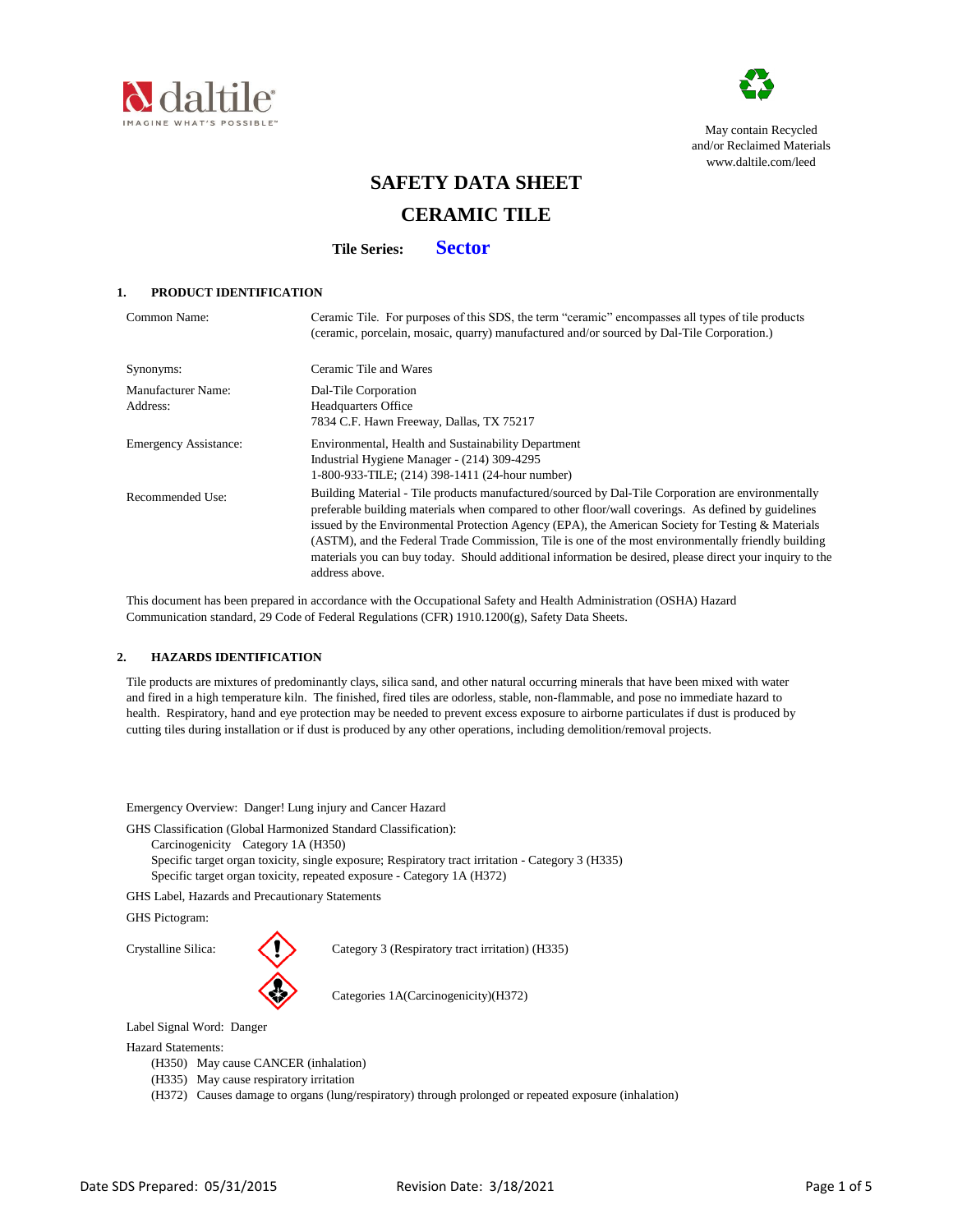## **2. HAZARDS IDENTIFICATION (Continued)**

## Precautionary Statements:

Do not handle/install until all safety precautions have been read and understood. (P202) Do not breathe dust/spray. (P260 + P261) Wash skin thoroughly after handling/installing. (P264) Do not eat, drink or smoke when handling/installing this product. (P270) Wear protective gloves, protective clothing, eye protection, face protection when handling/installing this product. (P280)

Potential Health Effects:

Inhalation: Do not breathe dust. See "Health Hazards" in Section 11 for more details.

# **3. COMPOSITION/INFORMATION ON INGREDIENTS**

 Tile products are mixtures of predominately Clays, Silica Sand and other naturally-occurring minerals, that have been mixed with water and fired in a high temperature kiln.

Tiles are manufactured in various shapes, sizes, and colors.

These products do not contain asbestos.

 Under normal conditions these products do not release hazardous materials after installation and are not considered hazardous waste should disposal be necessary.

| Composition                   | CAS#/<br>EINECS#                     | Estimated % by Wt. | <b>EU</b> Class              |
|-------------------------------|--------------------------------------|--------------------|------------------------------|
| Crystalline Silica as quartz. | CAS: 14808-60-7<br>EINECS: 238-878-4 | $0 - 30$           | (67/548/EEC)<br>Xn R48/20    |
| Clays                         | CAS: 1332-58-7<br>EINECS: 265-064-6  | $20 - 55$          | (67/548/EEC)<br>Xi R36/37/38 |
| Nepheline Syenite             | CAS: 37244-96-5<br>EINECS: N/A       | $0-50$             | (67/548/EEC)<br>Xi R36/37/38 |
| Feldspar                      | CAS: 68476-25-5<br>EINECS: 270-666-7 | $0 - 20$           | (67/548/EEC)<br>Xi R36/37/38 |

## **4. FIRST AID MEASURES**

| Eyes:       | Immediately flush eyes with large amounts of water for at least 15 minutes if dust gets in eyes. Get medical attention<br>if irritation persists.                                    |
|-------------|--------------------------------------------------------------------------------------------------------------------------------------------------------------------------------------|
| Skin:       | Wash thoroughly after working with tiles.                                                                                                                                            |
| Inhalation: | Remove to fresh air if exposed to large amounts of tile dust. Administer artificial respiration if breathing has stopped.<br>Keep victim at rest. Call for prompt medical attention. |
| Ingestion:  | Not applicable for intact tiles.                                                                                                                                                     |

Have emergency eyewash station available in area where tiles are cut.

## **5. FIRE-FIGHTING MEASURES AND INFORMATION**

| Flash Point (Method Used):             | Not applicable                               |
|----------------------------------------|----------------------------------------------|
| <b>Autoignition Temperature:</b>       | Not applicable                               |
| Flammable Limits (% by Volume in Air): | LEL - not applicable<br>UEL - not applicable |
| Fire Extinguishing Media:              | None required Non-flammable                  |
| Special Fire Fighting Procedures:      | None required                                |
| Fire and Explosion Hazards:            | None                                         |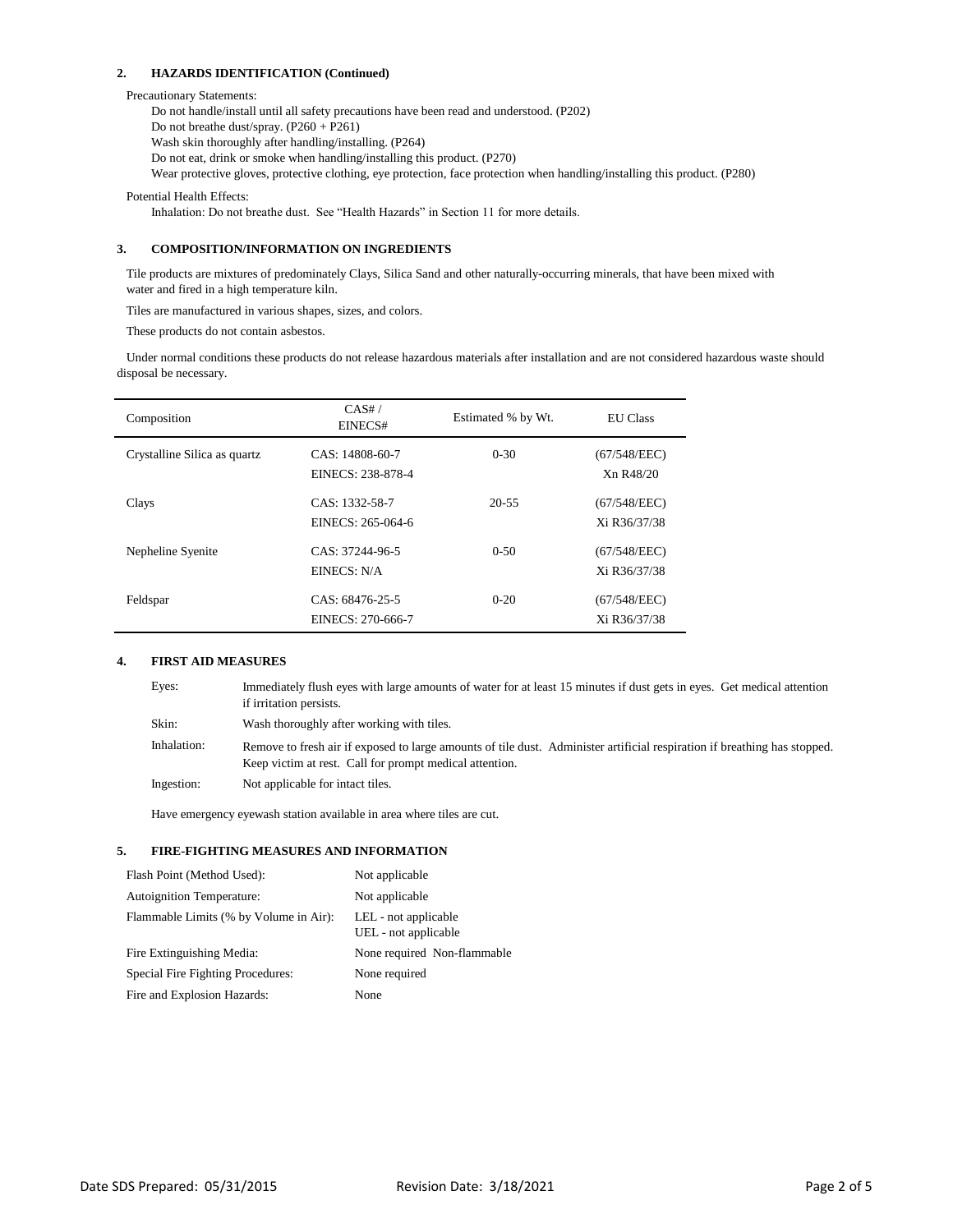### **6. ACCIDENTAL RELEASE MEASURES**

 Avoid creating excessive dust. Clean up dust using a vacuum system with a High-efficiency particulate (HEPA) air filter vacuum or damp sweeping. See Section 8 of this SDS concerning PPE information for clean-up.

## **7. HANDLING AND STORAGE**

 Do Not Dry Cut using motorized equipment due to potential exposure to Harmful Silica Dust. Use wet cutting methods to reduce generation of dust. When cutting, grinding or removing, use equipment with integral dust collection and/or use local exhaust ventilation. Use respiratory protection in the absence of effective engineering controls.

 Do not store near acids. If tiles contact some acids, damage/discoloration to the surface may occur. Shelf life is unlimited.

## **8. EXPOSURE CONTROLS / PERSONAL PROTECTION**

#### **8.1 Exposure Table**

| Composition                                       | <b>OSHA</b><br>PEL | <b>NIOSH</b><br><b>IDLH</b> | <b>ACGIH</b><br>TLV* | Units          |
|---------------------------------------------------|--------------------|-----------------------------|----------------------|----------------|
| Crystalline Silica as quartz                      |                    |                             |                      |                |
| -respirable fraction                              | 0.05               | 0.05                        | 0.025                | mg/m3          |
| -total dust                                       | 15                 | N.E.                        | N.E.                 | mg/m3          |
| Clays<br>-respirable fraction                     | 5                  | N.E.                        | $\overline{c}$       | mg/m3          |
| Nepheline Syenite<br>-respirable fraction**       | 5                  | N.E.                        | N.E.                 | mg/m3          |
| Feldspar<br>-respirable fraction<br>-total dust** | N.E<br>15          | N.E.<br>N.E.                | N.E.<br>N.E.         | mg/m3<br>mg/m3 |
|                                                   |                    |                             |                      |                |

\* 2017 Edition, respirable fraction to be determined as per Appendix D of ACGIH TLV.

\*\* Covered as particles not otherwise regulated per OSHA and particles not otherwise classified per ACGIH.

N.D. - Not determined

N.E. - Not established

## **8.2 EXPOSURE CONTROLS/PERSONAL PROTECTION**

Ventilation: Use adequate ventilation during installation and/or removal to keep exposure to dust below recommended exposure levels. Avoid inhalation of dust. The highest probability of silica exposure occurs during installation using dry cutting methods or during removal of installed tile. Do Not Dry Cut using motorized equipment due to potential exposure to Harmful Silica Dust. Use wet cutting methods to reduce generation of dust.

Respiratory Protection: Use of a properly fitted NIOSH/MSHA approved particulate respirator is recommended when cutting tiles for installation or during the removal of installed tile.

Eye Protection: Use dust-proof goggles or safety glasses with side shields. Contact lenses may absorb irritants. Do not wear contact lenses in work areas.

Skin Protection: Cotton or leather work gloves should be worn when cutting this product to minimize skin exposure to dust and/or cuts. Wash hands prior to eating, drinking, or smoking, and at the end of the work shift, after cutting operations are conducted.

NOTE: Personal protection information in Section 8 is based on general information for normal uses and conditions. Where special or unusual uses or conditions exist, it is suggested that the assistance of an industrial hygienist or other qualified professional be obtained.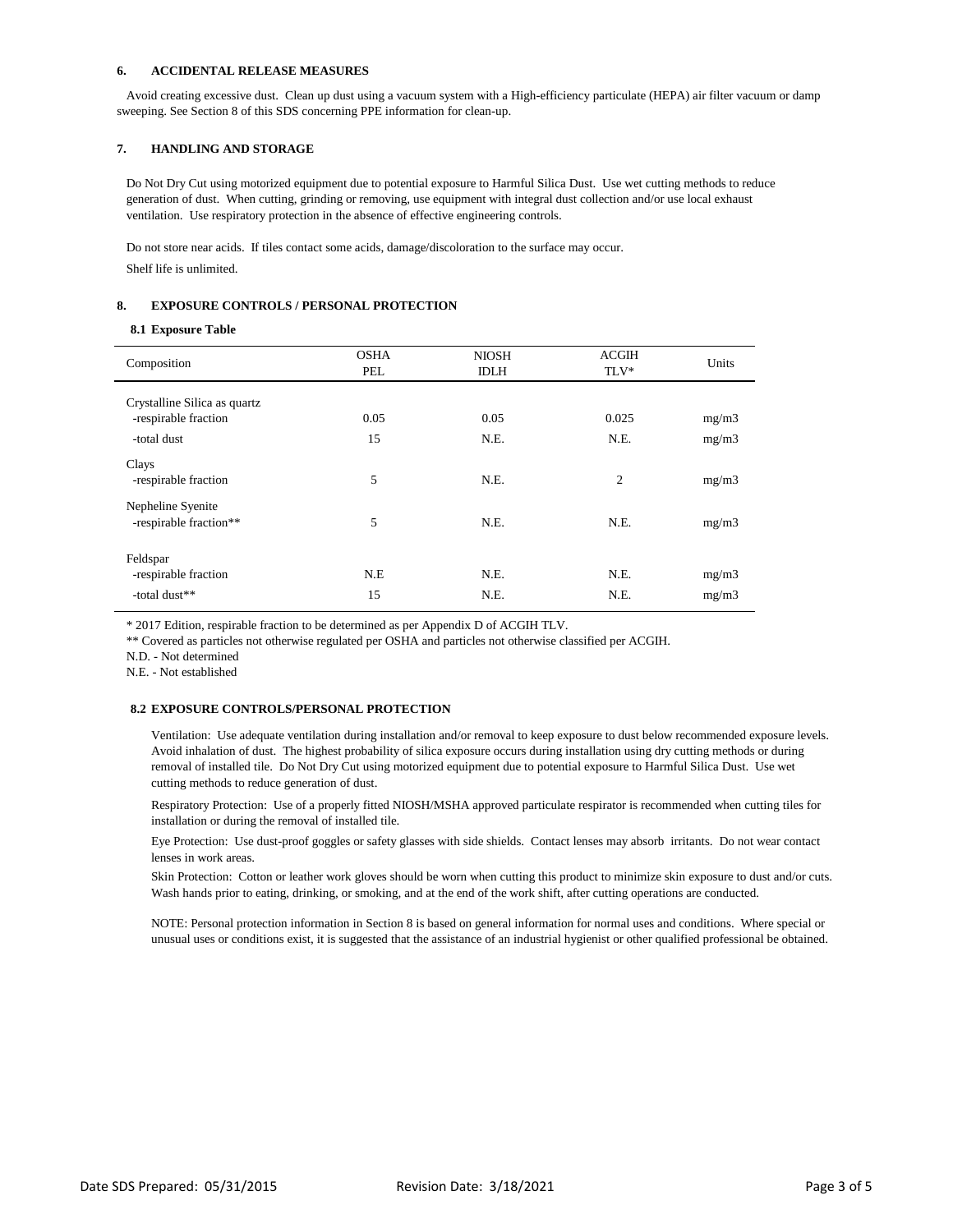## **9. PHYSICAL AND CHEMICAL PROPERTIES**

| Appearance:                         | Brittle solid; color may vary           |
|-------------------------------------|-----------------------------------------|
| Odor:                               | <b>Odorless</b>                         |
| <b>Melting Point:</b>               | Not Available $(>2200$ <sup>0</sup> F)  |
| <b>Boiling Point:</b>               | Not applicable                          |
| Vapor Pressure:                     | Not applicable                          |
| Vapor Density ( $Air = 1$ ):        | Not applicable                          |
| Solubility in Water:                | Insoluble                               |
| Specific Gravity $(H2) = 1$ :       | 1.6 to 2.1                              |
| Percent Volatile by Volume:         | Not applicable                          |
| Evaporation Rate (Ethyl Ether = 1): | Not applicable                          |
| Viscosity:                          | Not applicable                          |
| Volatility:                         | 0 g/L Volatile Organic Compounds (VOCs) |
|                                     |                                         |

## **10. STABILITY AND REACTIVITY**

 Stability: Stable in current form. Conditions to Avoid: Avoid contact with acids (e.g., acetic, hydrofluoric, etc.) Incompatibility (Materials to Avoid): Avoid contact with acids (e.g., acetic, hydrofluoric, etc.) Hazardous Polymerization: Will not occur. A221Hazardous Decomposition Product None.

#### **11. TOXICOLOGICAL INFORMATION**

#### **Potential Health Effects**

#### **Primary Routes of Exposure**

 None for intact tile. Inhalation and potential exposure to eyes, hands, or other body parts if contact is made with broken tile, and/or during procedures involving the cutting of tiles, and/or for operations involving the removal of installed tiles.

## **Acute Effects**

 No acute effects from exposure to intact tile are known. Working with broken or cut tile produces a potential for cuts to the hand and exposed body parts. Acute effects such as eye irritation may occur if associated with high dust operations such as dry cutting tile or during the removal of installed tile. In very rare cases, symptoms of acute silicosis, a form of silicosis (a nodular pulmonary fibrosis) associated with exposure to respirable crystalline silica, may develop following acute exposure to extremely dusty environments caused by generation of tile dust. Signs such as labored breathing and early fatigue may indicate silicosis; however, these same symptoms can arise from many other causes.

#### **Chronic Effects**

No chronic effects are known for exposure to intact tile. Long-term, continual exposure to respirable crystalline silica at or above

#### **Potential Adverse Interactions**

 Silicosis may be complicated by severe mycobacterial or fungal infections and result in tuberculosis (TB). Epidemiologic studies have established that silicosis is a risk factor for developing TB. Any existing respiratory or pulmonary diseases may be complicated by exposure to respirable crystalline silica. Smoking may increase the risk of adverse effects if done in conjunction with occupational exposure to silica dust at or above permissible exposure limits.

#### **Carcinogen Status**

 Respirable crystalline silica is classified by the International Agency for Research on Cancer (IRAC) as a Group I Carcinogen (carcinogenic to humans). The National Toxicology Program (9th Report) lists respirable crystalline silica as "Known to be a Human Carcinogen". USDOL/OSHA and NIOSH have recommended that crystalline silica be considered a potential occupational carcinogen.

#### **Overview of Animal Testing**

 Short term experimental studies of rats have found that intratracheal instillation of quartz particles leads to the formation of discrete silicotic nodules in rats, mice and hamsters.

#### **Oral (silica) Lethality**

LD50 Rat oral >22,500 mg/kg LD50 Mouse oral >15,000 mg/kg LC50 Carp >10,000 mg/l (per 72 hr.)